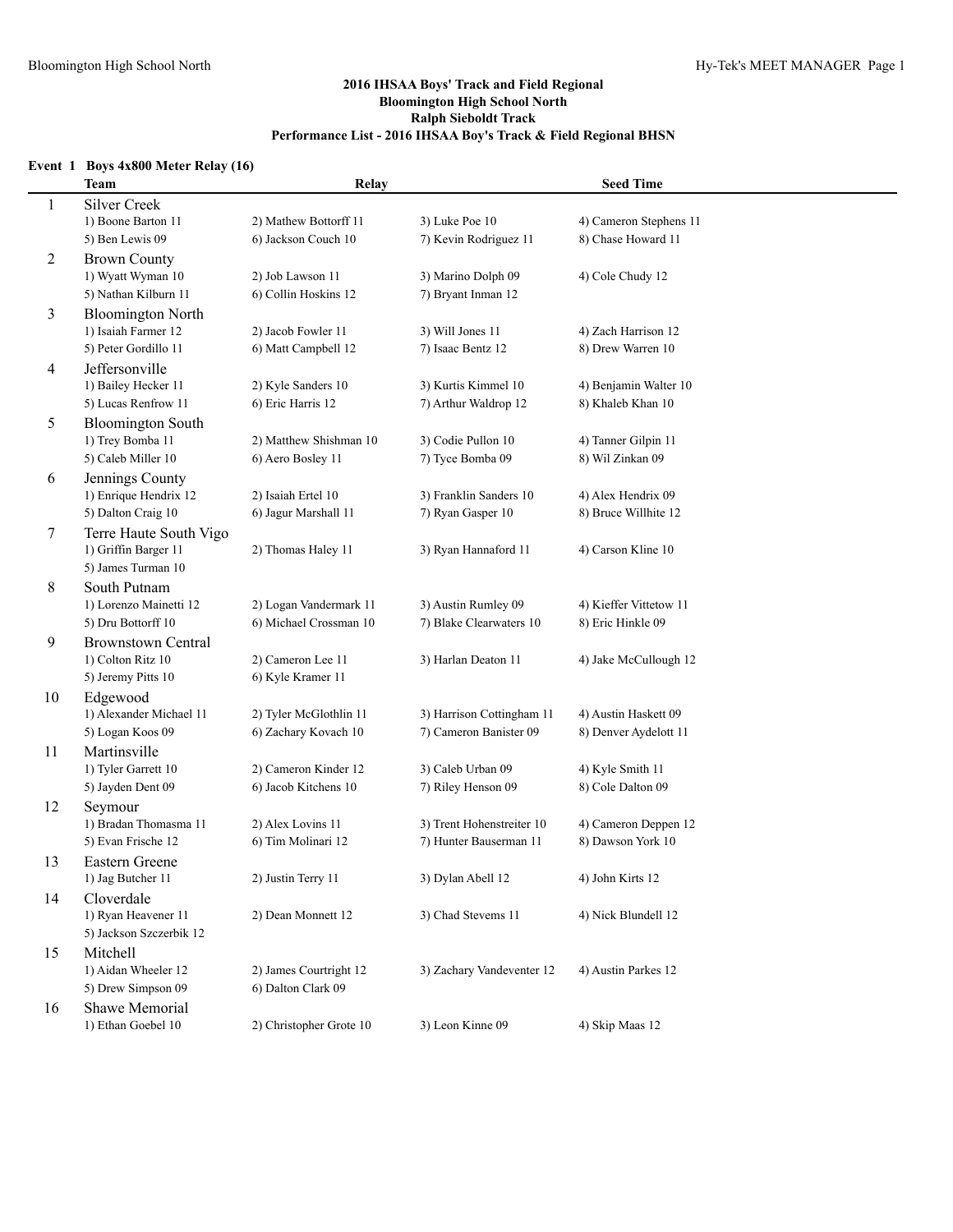# **Event 2 Boys 100 Meter Dash (16) Prelims**

|    | <b>Name</b>           |     | Year School                   | <b>Seed Time</b> |  |
|----|-----------------------|-----|-------------------------------|------------------|--|
|    | Ethan Roach           |     | 10 West Vigo                  |                  |  |
| 2  | Greg Daniels          | 11  | Martinsville                  |                  |  |
| 3  | Jaylin Johnson        | 11  | Martinsville                  |                  |  |
| 4  | <b>Tyler Meurer</b>   | 11  | Linton-Stockton               |                  |  |
| 5  | Daniel Noorlag        | 12. | <b>Riverton Parke</b>         |                  |  |
| 6  | Micah Wagner          | 11  | <b>Bedford North Lawrence</b> |                  |  |
|    | Charlie Dieterlen     |     | 11 Henryville                 |                  |  |
| 8  | Levi Glass            |     | 12 Scottsburg                 |                  |  |
| 9  | Ethan Linton          | 12. | Northview                     |                  |  |
| 10 | Clayton Noblitt       | 11  | West Vigo                     |                  |  |
| 11 | Ed Lockwood           | 12  | <b>Bloomington North</b>      |                  |  |
| 12 | <b>Trevor Marshek</b> | 12  | Mitchell                      |                  |  |
| 13 | Ethan Ortman          | 11  | Seymour                       |                  |  |
| 14 | Dakota Caton          | 10  | Sullivan                      |                  |  |
| 15 | Evan Brishaber        | 10  | Salem                         |                  |  |
| 16 | Trey Woodward         | 11  | Charlestown                   |                  |  |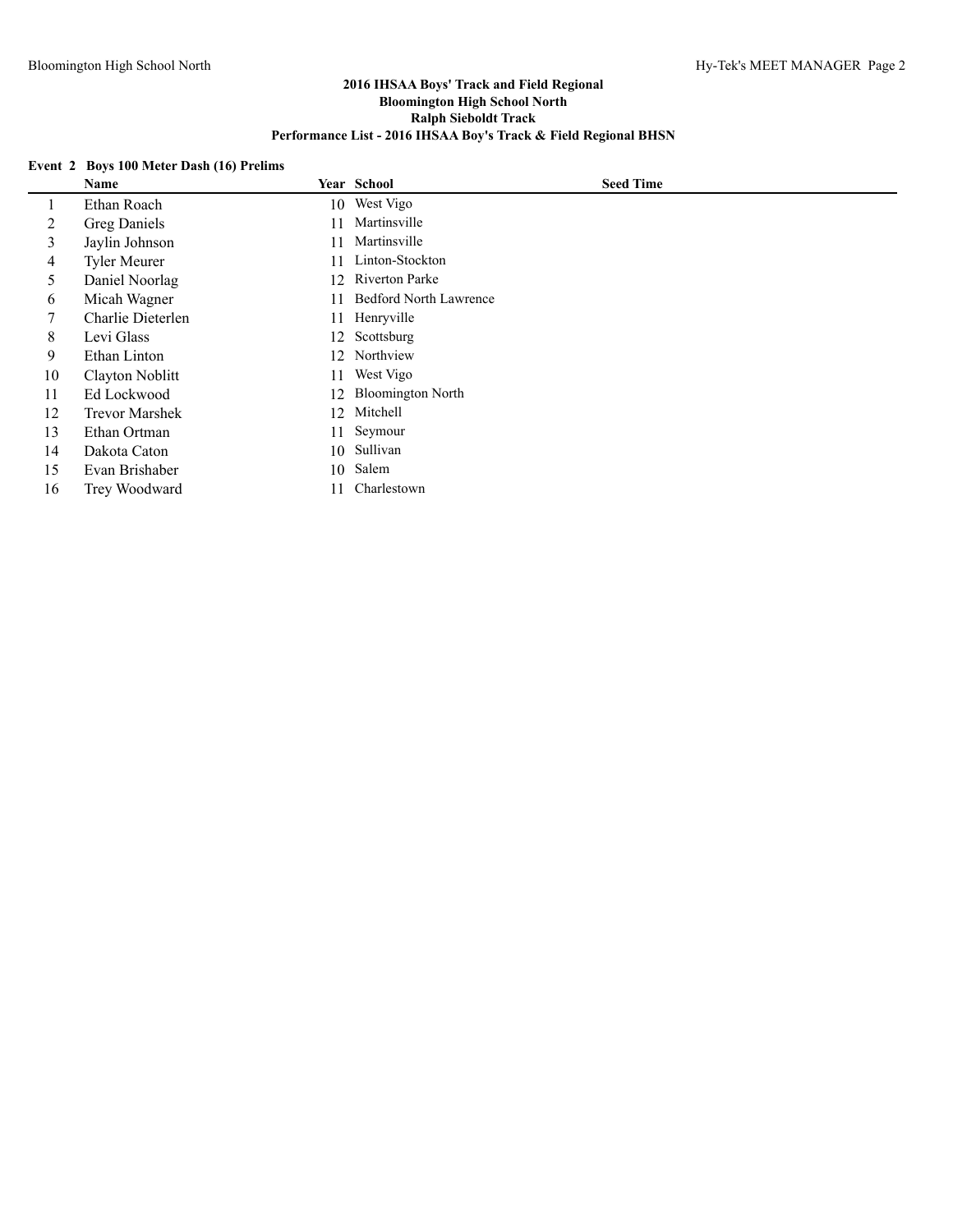# **Event 3 Boys 110 Meter Hurdles (16) Prelims**

|    | <b>Name</b>           |     | Year School                   | <b>Seed Time</b> |
|----|-----------------------|-----|-------------------------------|------------------|
|    | Mason Saylor          |     | 12 Edgewood                   |                  |
| 2  | Kaleb Buddee          | 11  | <b>Bloomington South</b>      |                  |
| 3  | Tremaine Gonzalez     | 10  | Silver Creek                  |                  |
| 4  | Tyler Kaeff           |     | 10 Cloverdale                 |                  |
| 5. | Aaron Smiley          | 12. | Jennings County               |                  |
| 6  | Justin Sims           | 12. | <b>Bedford North Lawrence</b> |                  |
|    | Zack Pedersen         | 12  | <b>Bloomington South</b>      |                  |
| 8  | Nicholas Smigel       | 11  | Jeffersonville                |                  |
| 9  | Corbin Wrightsman     | 11  | Owen Valley                   |                  |
| 10 | <b>Steven Delaney</b> | 10  | Charlestown                   |                  |
| 11 | Mitch Wurtsmith       | 10  | Charlestown                   |                  |
| 12 | Matt McKay            | 11  | Trinity Lutheran              |                  |
| 13 | <b>Brent Price</b>    | 12  | Eastern Greene                |                  |
| 14 | Ian Townsend          | 10  | Owen Valley                   |                  |
| 15 | Seth Hills            | 11  | Terre Haute South Vigo        |                  |
| 16 | Hunter Bowden         |     | 12 West Vigo                  |                  |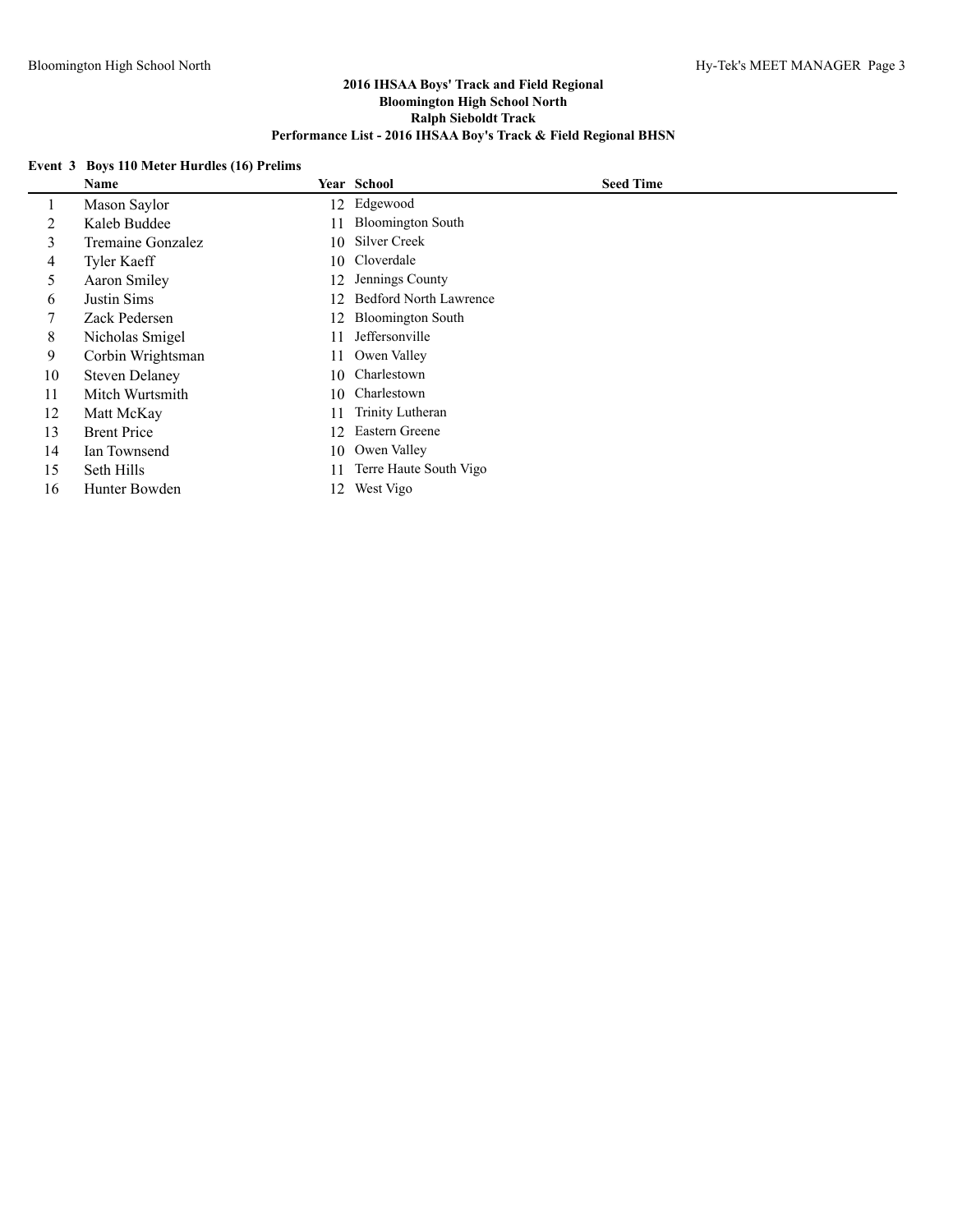# **Event 4 Boys 200 Meter Dash (16) Prelims**

|    | Name                  |     | Year School              | <b>Seed Time</b> |  |
|----|-----------------------|-----|--------------------------|------------------|--|
|    | Ethan Roach           | 10  | West Vigo                |                  |  |
| 2  | <b>Bryce Frazier</b>  | 12  | <b>Bloomington North</b> |                  |  |
| 3  | Kobe Sterner          | 10  | <b>Bloomington South</b> |                  |  |
| 4  | Eric Tomey            | 11  | Sullivan                 |                  |  |
| 5. | David Voils           | 12  | West Vigo                |                  |  |
| 6  | Daniel Noorlag        | 12. | <b>Riverton Parke</b>    |                  |  |
| 7  | Levi Glass            |     | 12 Scottsburg            |                  |  |
| 8  | <b>Trevor Marshek</b> | 12  | Mitchell                 |                  |  |
| 9  | Ethan Hill            |     | 10 Edgewood              |                  |  |
| 10 | Noah Jones            | 12  | <b>Silver Creek</b>      |                  |  |
| 11 | Pierce Evans          | 10  | <b>Bloomington South</b> |                  |  |
| 12 | Gary Spence           | 09  | South Vermillion         |                  |  |
| 13 | Samuel Bell           | 10  | North Putnam             |                  |  |
| 14 | Ethan Ortman          | 11  | Seymour                  |                  |  |
| 15 | Charlie Dieterlen     | 11  | Henryville               |                  |  |
| 16 | Isiah Pantiere        | 09  | <b>Springs Valley</b>    |                  |  |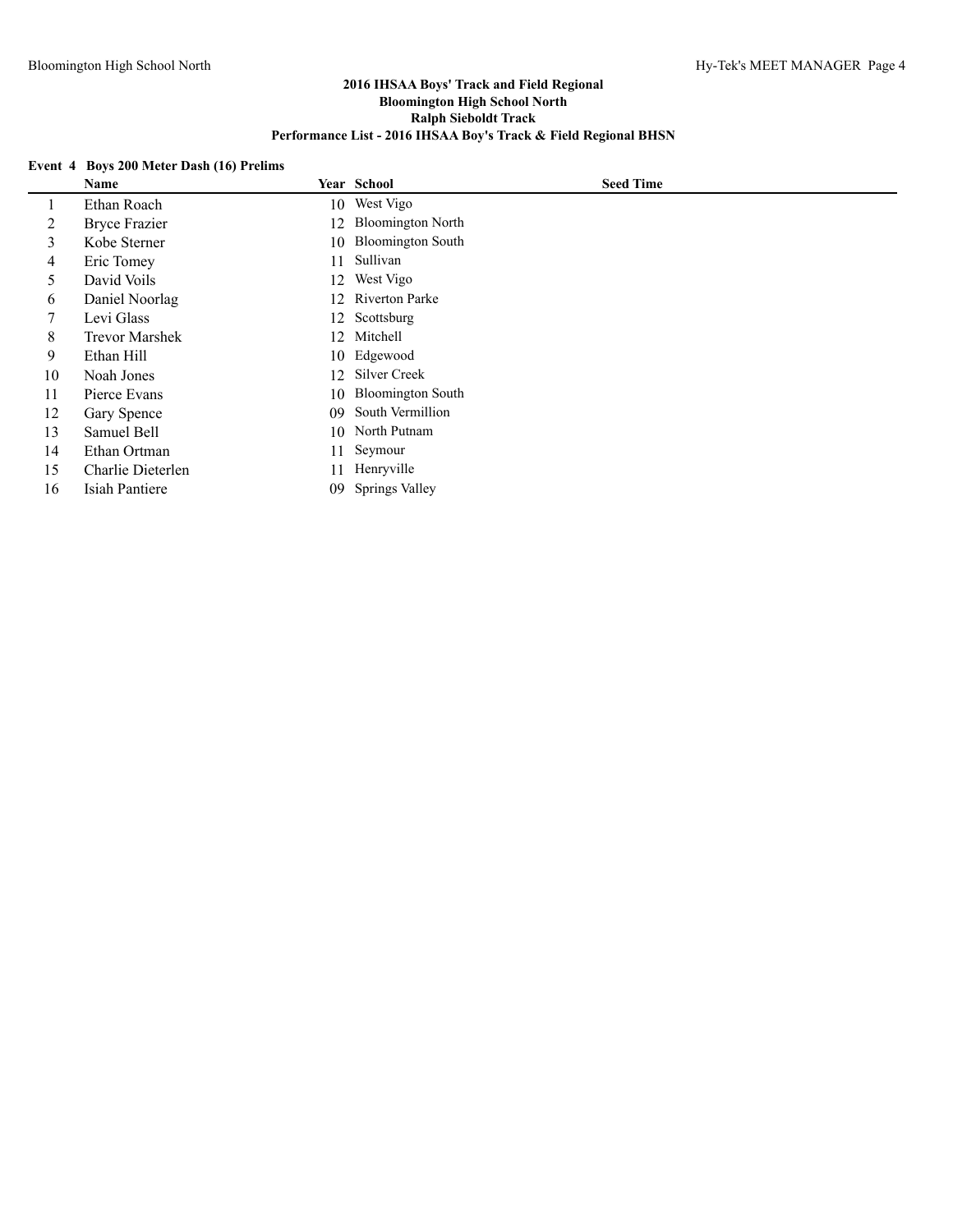# **Event 5 Boys 1600 Meter Run (16)**

|    | Name                    |     | Year School              | <b>Seed Time</b> |
|----|-------------------------|-----|--------------------------|------------------|
| 1  | Cole Chudy              | 12  | <b>Brown County</b>      |                  |
| 2  | Evan Franklin           | 12  | <b>Bloomington South</b> |                  |
| 3  | Drew Warren             | 10  | <b>Bloomington North</b> |                  |
| 4  | Clay Reynolds           | 12. | Shakamak                 |                  |
|    | James Turman            | 10  | Terre Haute South Vigo   |                  |
| 6  | Cameron Deppen          | 12  | Seymour                  |                  |
|    | Enrique Hendrix         | 12  | Jennings County          |                  |
| 8  | Brady Page              | 11  | West Vigo                |                  |
| 9  | Hunter Bauserman        | 11  | Seymour                  |                  |
| 10 | <b>Franklin Sanders</b> | 10  | Jennings County          |                  |
| 11 | Andrew Jr Davis         | 12  | White River Valley       |                  |
| 12 | Ian Shaw                | 09  | <b>Bloomington South</b> |                  |
| 13 | Ryan Hannaford          | 11  | Terre Haute South Vigo   |                  |
| 14 | Lucas VanMeter          | 11  | Henryville               |                  |
| 15 | <b>Bradley Winston</b>  | 09  | Southwestern (Hanover)   |                  |
| 16 | William Buysman         | 11  | Henryville               |                  |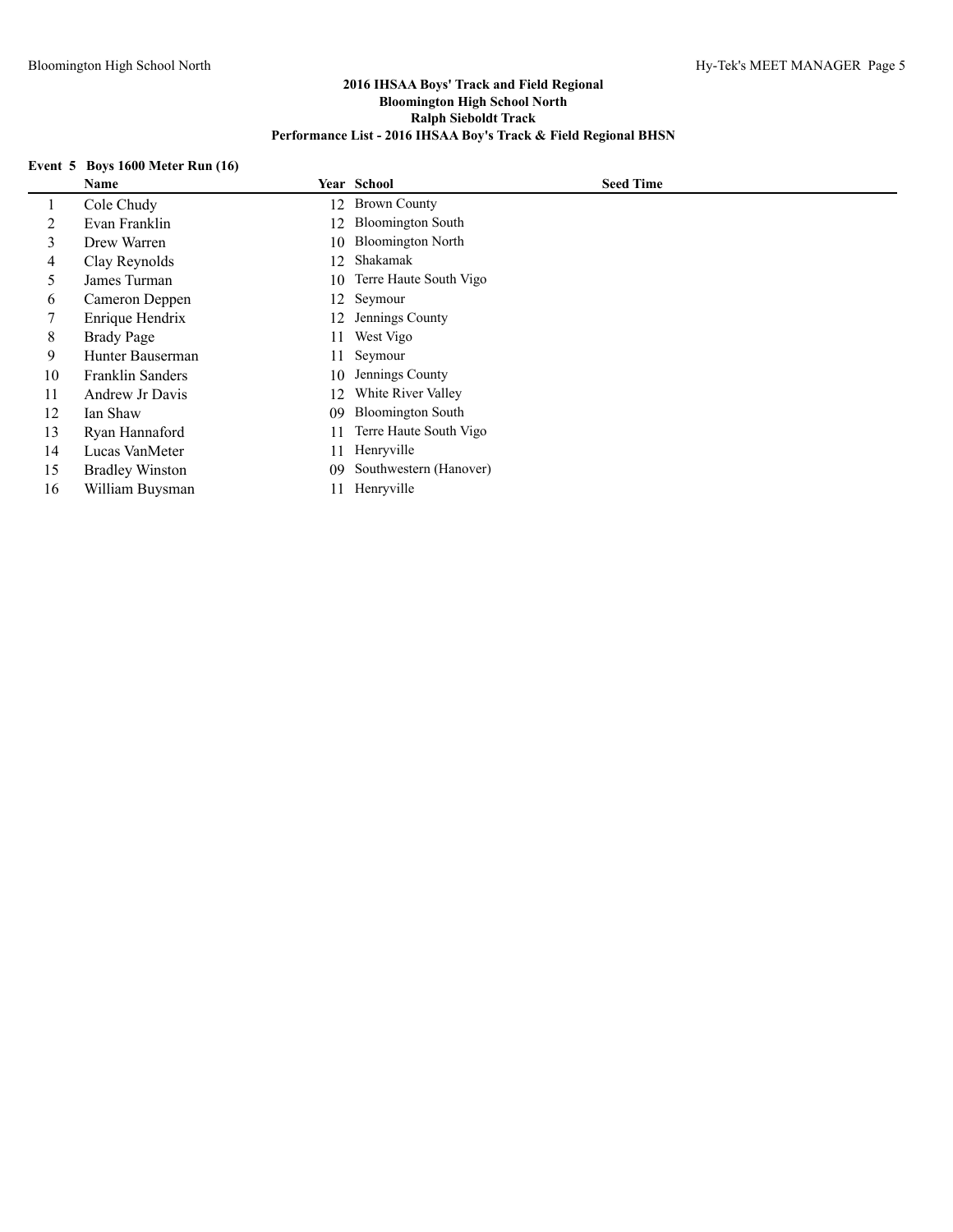# **Event 6 Boys 4x100 Meter Relay (16)**

|    | <b>Team</b>                               | Relay                   |                           | <b>Seed Time</b>      |
|----|-------------------------------------------|-------------------------|---------------------------|-----------------------|
| 1  | <b>Bedford North Lawrence</b>             |                         |                           |                       |
|    | 1) Isaac Kuehn 12                         | 2) Alex Adams 12        | 3) Garrett Flinn 12       | 4) Micah Wagner 11    |
|    | 5) Evan Baker 10                          | 6) James Ford 12        |                           |                       |
| 2  | Martinsville                              |                         |                           |                       |
|    | 1) Nick Almond 12                         | 2) Greg Daniels 11      | 3) Colton Tribby 11       | 4) Jaylin Johnson 11  |
|    | 5) Garrett Miles 09                       | 6) Landon O'Hair 09     | 7) Noah Christofferson 11 |                       |
| 3  | West Vigo                                 |                         |                           |                       |
|    | 1) Clayton Noblitt 11                     | 2) David Voils 12       | 3) Tyler Kernstein 11     | 4) Ethan Roach 10     |
|    | 5) Hunter Bowden 12                       | 6) Brandon Rollings 12  | 7) Jordan Easter 11       |                       |
| 4  | Seymour                                   |                         |                           |                       |
|    | 1) Austin Hatfield 12                     | 2) Gavin Blanton 11     | 3) Evens Cribs 11         | 4) Ethan Ortman 11    |
|    | 5) Jackson Morris 11                      | 6) Chris Knight 12      | 7) Seth Ragon 11          | 8) Austin White 11    |
| 5  | Northview                                 |                         |                           |                       |
|    | 1) Liam Jones 12                          | 2) Ben Girton 12        | 3) Tucker Stewart 12      | 4) Ethan Linton 12    |
|    | 5) Gaidj Evans 12                         | 6) Hunter Ragan 12      | 7) Mj Shelton 09          | 8) Jarred Guidry 10   |
| 6  | <b>Bloomington South</b>                  |                         |                           |                       |
|    | 1) Taran Tavares 11                       | 2) Pierce Evans 10      | 3) TaRell Perine 11       | 4) Kobe Sterner 10    |
|    | 5) Max Leininger 10                       | 6) Zack Pedersen 12     | 7) Kaleb Buddee 11        | 8) Alec Tourner 12    |
| 7  | <b>Bloomington North</b>                  |                         |                           |                       |
|    | 1) Matt Ambrosio 11                       | 2) Isaiah Knight 09     | 3) Elijah Ligue 09        | 4) Ed Lockwood 12     |
|    | 5) Malik Laffoon 12                       | 6) Curtis Howard 09     | 7) Gerrit Heitink 12      | 8) Graham Walters 09  |
| 8  | Terre Haute South Vigo                    |                         |                           |                       |
|    | 1) Harold Chambers 12                     | 2) Kristopher Gess 12   | 3) Corey Hayne 11         | 4) Seth Hills 11      |
|    | 5) JaLouis Holland 10                     | 6) Damon Shaw 09        |                           |                       |
| 9  | Mitchell                                  |                         |                           |                       |
|    | 1) Brayden Davis 11                       | 2) James Courtright 12  | 3) Chaz Luttrell 12       | 4) Trevor Marshek 12  |
|    | 5) Dalton Clark 09                        |                         |                           |                       |
| 10 | <b>Silver Creek</b>                       |                         |                           |                       |
|    | 1) Iseis Lukes 10<br>5) Dalton Collins 12 | 2) Jacob Graf 09        | 3) Bradon Hoffman 10      | 4) Noah Jones 12      |
|    |                                           | 6) Zach Mitchell 11     | 7) Jake Reas 11           | 8) Kevin Rodriguez 11 |
| 11 | Charlestown<br>1) Mitch Wurtsmith 10      | 2) Brendan Lawler 11    | 3) Andrew Shaw 12         | 4) Trey Woodward 11   |
|    | 5) Amado Gomez 11                         |                         |                           |                       |
| 12 | Sullivan                                  |                         |                           |                       |
|    | 1) Dakota Caton 10                        | 2) Luke Spurlock 12     | 3) Trey Powell 11         | 4) Eric Tomey 11      |
|    | 5) Zane Conner 11                         |                         |                           |                       |
| 13 | Jeffersonville                            |                         |                           |                       |
|    | 1) Noah Davis 09                          | 2) Tyrone Henry 12      | 3) Anthony Malone 11      | 4) Jeremiah Watson 09 |
|    | 5) Isaiah Blanton 12                      | 6) Nick Hammonds 10     | 7) Mark Sutton 12         | 8) Jacoby Haynes 10   |
| 14 | Edgewood                                  |                         |                           |                       |
|    | 1) Luke Stillions 11                      | 2) Cole Hall 10         | 3) Ethan Hill 10          | 4) Mason Saylor 12    |
|    | 5) Mark Crites 12                         | 6) Jacob Merriman 09    | 7) Ryan Hiatt 10          | 8) Nathan Bolin 09    |
| 15 | Owen Valley                               |                         |                           |                       |
|    | 1) Ian Townsend 10                        | 2) Daniel Burkett 10    | 3) Caleb Summerlot 12     | 4) Ethan Wade 12      |
|    | 5) Caleb Wade 12                          | 6) Chase LaCoursiere 10 | 7) Corbin Wrightsman 11   |                       |
| 16 | Springs Valley                            |                         |                           |                       |
|    | 1) Isiah Pantiere 09                      | 2) Kolbe Lowe 09        | 3) Wyatt Purkhiser 10     | 4) Obrien Selby 11    |
|    | 5) Raheem Bell 10                         | 6) Justin Johnson 10    | 7) Trenton McElfresh 10   |                       |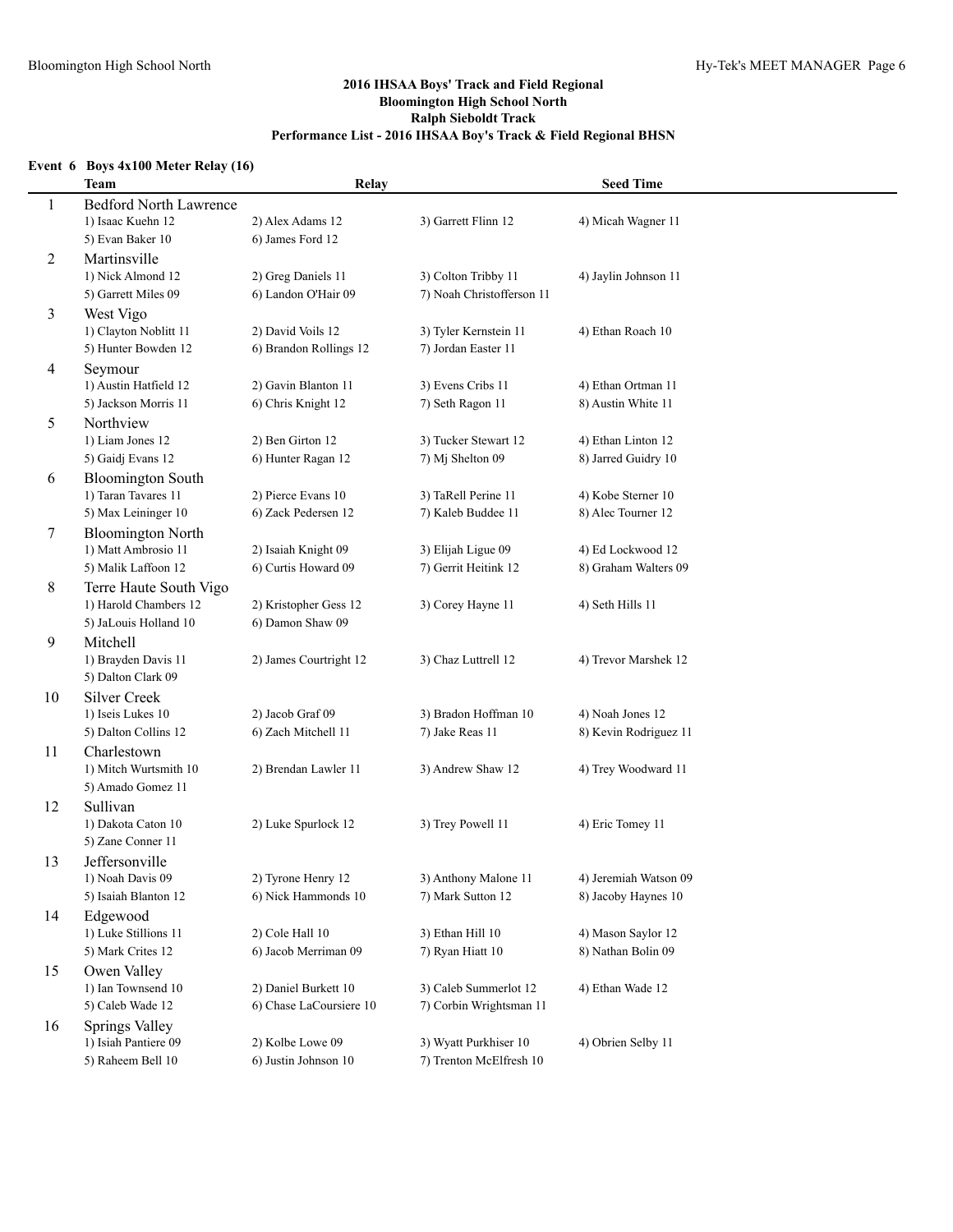# **Event 7 Boys 400 Meter Dash (16)**

|    | Name                 |    | Year School                   | <b>Seed Time</b> |
|----|----------------------|----|-------------------------------|------------------|
|    | <b>Bryce Frazier</b> | 12 | <b>Bloomington North</b>      |                  |
| 2  | Dylan Price          | 11 | Terre Haute South Vigo        |                  |
| 3  | <b>Austin Parkes</b> | 12 | Mitchell                      |                  |
| 4  | Chris Davis          |    | 12 Bloomington South          |                  |
| 5  | Alex Adams           | 12 | <b>Bedford North Lawrence</b> |                  |
| 6  | Kem Forvil           |    | 12 Seymour                    |                  |
|    | Casey Hancock        | 11 | Owen Valley                   |                  |
| 8  | Josiah Lawson        | 12 | Southwestern (Hanover)        |                  |
| 9  | Konner Logan         | 12 | Jennings County               |                  |
| 10 | <b>Keaton Butts</b>  | 09 | Northview                     |                  |
| 11 | Alex Stadler         |    | Terre Haute South Vigo        |                  |
| 12 | Ethan Christy        | 10 | North Putnam                  |                  |
| 13 | Dalton Collins       | 12 | Silver Creek                  |                  |
| 14 | Ryan Heavener        | 11 | Cloverdale                    |                  |
| 15 | Denver Aydelott      | 11 | Edgewood                      |                  |
| 16 | <b>Tyrone Henry</b>  | 12 | Jeffersonville                |                  |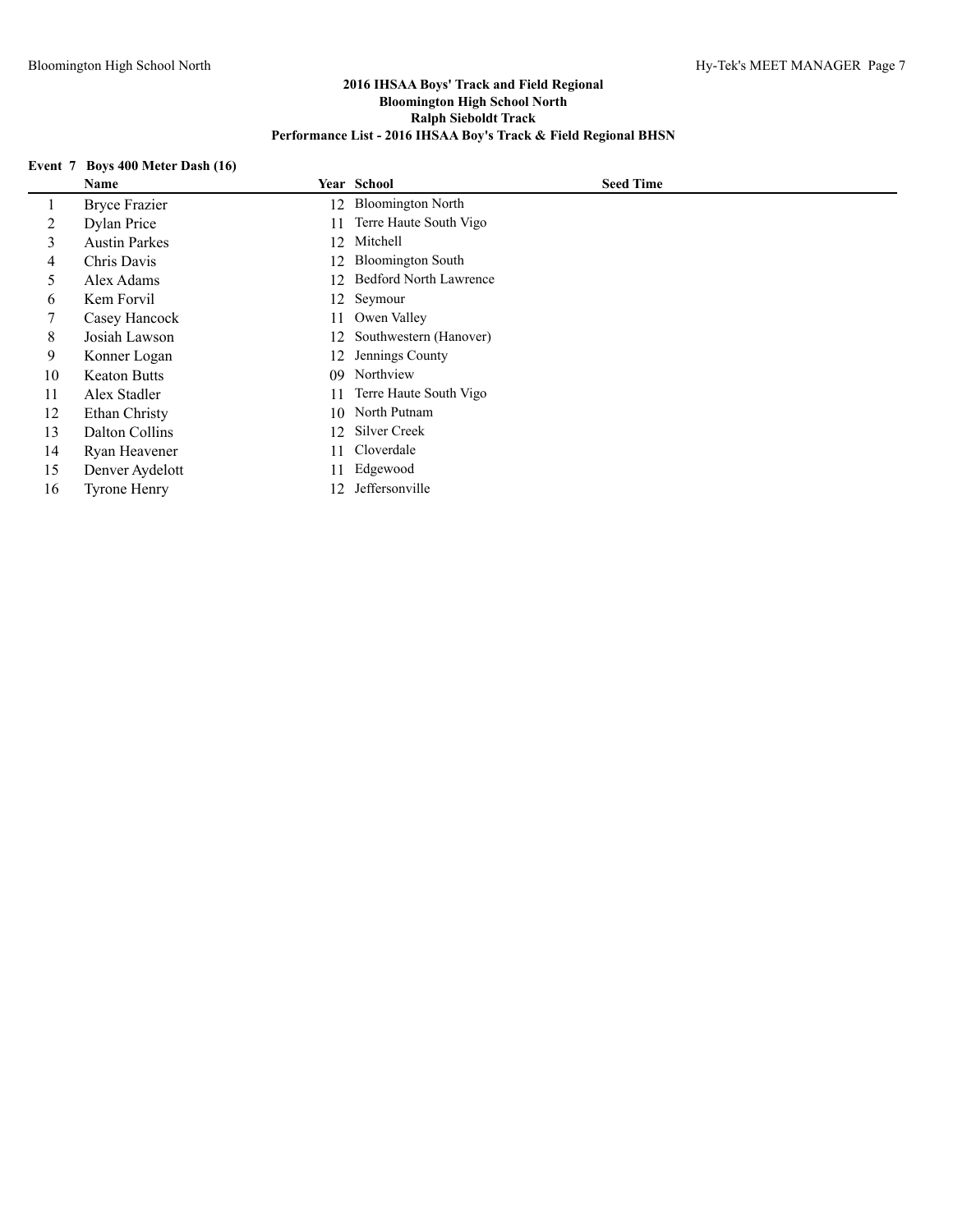# **Event 8 Boys 300 Meter Hurdles (16)**

|    | Name                  |     | Year School                   | <b>Seed Time</b> |
|----|-----------------------|-----|-------------------------------|------------------|
|    | Kaleb Buddee          | 11  | <b>Bloomington South</b>      |                  |
| 2  | <b>Tyler Kaeff</b>    |     | 10 Cloverdale                 |                  |
| 3  | Jaxton Smith          | 12  | Orleans                       |                  |
| 4  | Tremaine Gonzalez     | 10  | Silver Creek                  |                  |
| 5  | Mason Saylor          |     | 12 Edgewood                   |                  |
| 6  | Nick Hammonds         | 10  | Jeffersonville                |                  |
| 7  | Matt Cornett          | 12. | Jennings County               |                  |
| 8  | Nicholas Smigel       | 11  | Jeffersonville                |                  |
| 9  | <b>Steven Delaney</b> | 10  | Charlestown                   |                  |
| 10 | Jacob Janek           |     | 12 Henryville                 |                  |
| 11 | Seth Hills            | 11  | Terre Haute South Vigo        |                  |
| 12 | Zack Pedersen         | 12. | <b>Bloomington South</b>      |                  |
| 13 | Hunter Bowden         | 12  | West Vigo                     |                  |
| 14 | <b>Quinton Hayes</b>  |     | 12 Northview                  |                  |
| 15 | Jacob Weir            | 12  | West Vigo                     |                  |
| 16 | Logan Cooper          |     | <b>Bedford North Lawrence</b> |                  |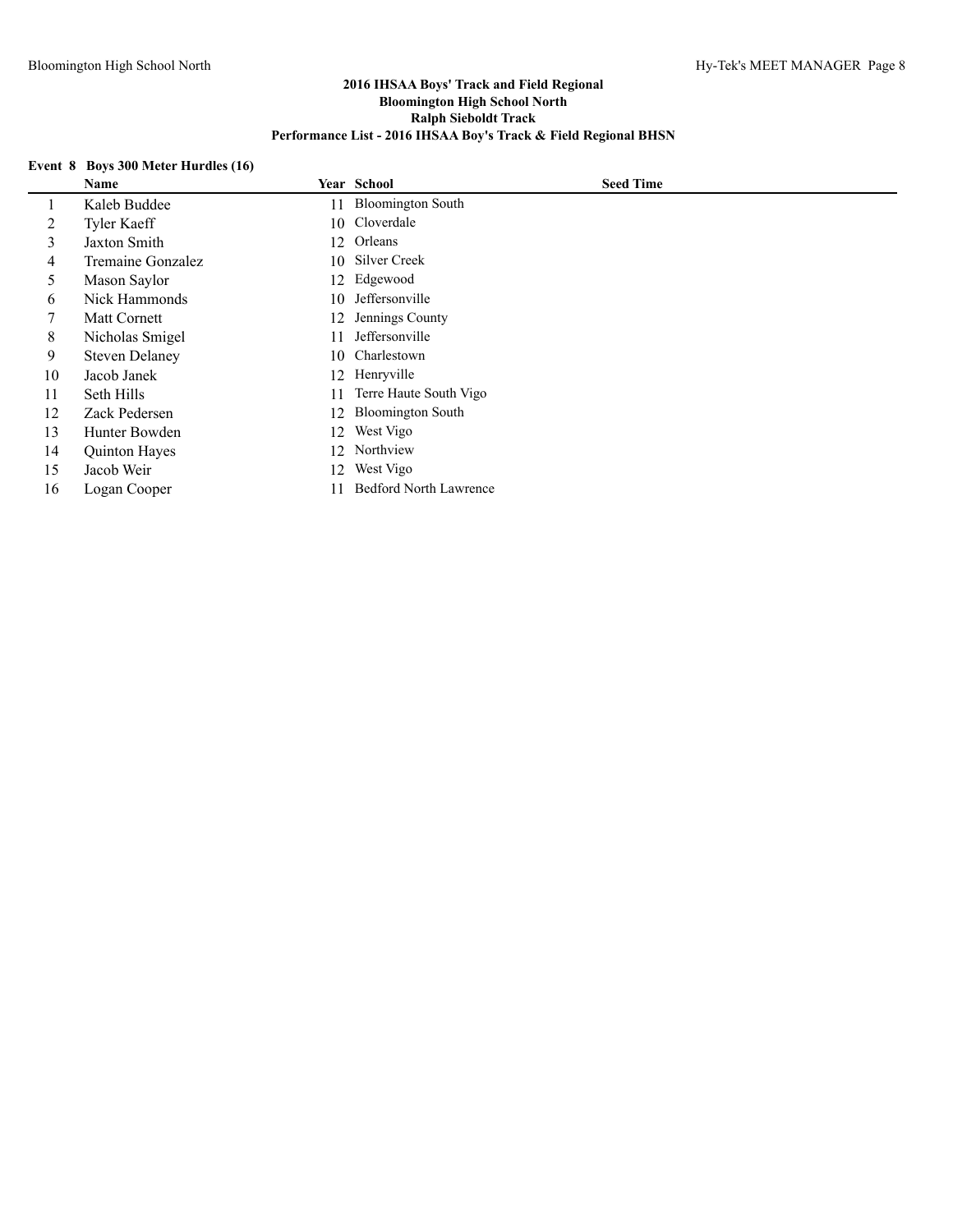# **Event 9 Boys 800 Meter Run (16)**

|    | Name                  |     | Year School               | <b>Seed Time</b> |
|----|-----------------------|-----|---------------------------|------------------|
|    | Isaac Bentz           | 12  | <b>Bloomington North</b>  |                  |
| 2  | Cole Chudy            | 12. | <b>Brown County</b>       |                  |
| 3  | Luke Vandeventer      | 11  | Bloomfield                |                  |
| 4  | Nick Blundell         |     | 12 Cloverdale             |                  |
| 5. | Mathew Bottorff       | 11  | Silver Creek              |                  |
| 6  | <b>Tyler Garrett</b>  | 10  | Martinsville              |                  |
|    | Carson Kline          | 10  | Terre Haute South Vigo    |                  |
| 8  | Thomas Haley          | 11. | Terre Haute South Vigo    |                  |
| 9  | <b>Austin Elliott</b> | 11  | Owen Valley               |                  |
| 10 | Luke Tincher          | 11  | Orleans                   |                  |
| 11 | Jake McCullough       | 12. | <b>Brownstown Central</b> |                  |
| 12 | Collin Zollman        | 12  | Scottsburg                |                  |
| 13 | Lorenzo Mainetti      | 12  | South Putnam              |                  |
| 14 | Bailey Hecker         | 11  | Jeffersonville            |                  |
| 15 | Aidan Wheeler         | 12. | Mitchell                  |                  |
| 16 | Janzen Franklin       | 12. | Linton-Stockton           |                  |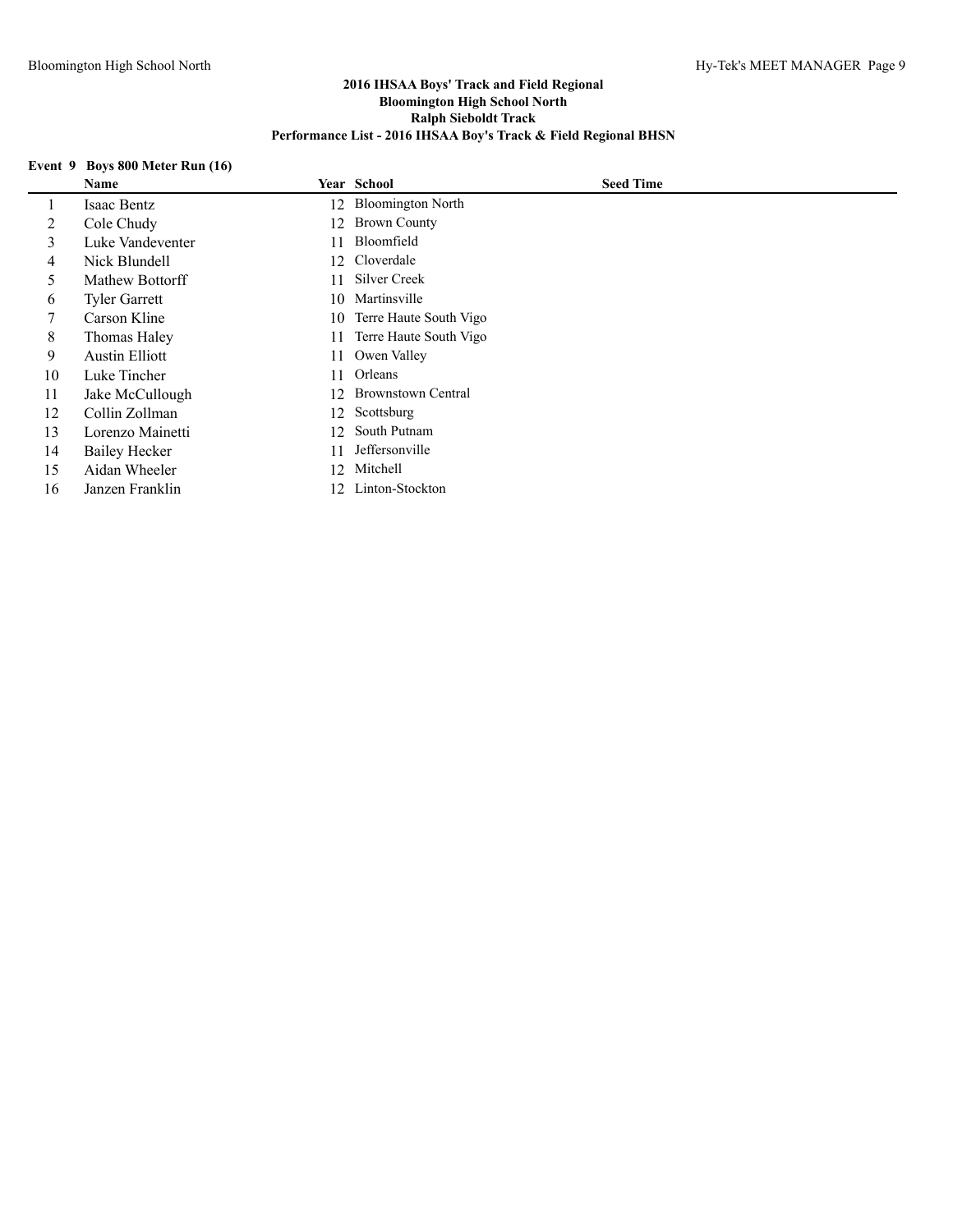# **Event 10 Boys 3200 Meter Run (16)**

|    | Name                     |     | Year School                   | <b>Seed Time</b> |
|----|--------------------------|-----|-------------------------------|------------------|
|    | Cam Trout                | 12. | Northview                     |                  |
| 2  | Evan Franklin            | 12  | <b>Bloomington South</b>      |                  |
| 3  | John Kirts               | 12  | Eastern Greene                |                  |
| 4  | Griffin Barger           | 11  | Terre Haute South Vigo        |                  |
| 5  | Drew Warren              | 10  | <b>Bloomington North</b>      |                  |
| 6  | Kieffer Vittetow         | 11  | South Putnam                  |                  |
| 7  | Matt Campbell            | 12. | <b>Bloomington North</b>      |                  |
| 8  | <b>Austin Haskett</b>    | 09  | Edgewood                      |                  |
| 9  | Wyatt Wyman              | 10  | <b>Brown County</b>           |                  |
| 10 | AJ Goecker               | 09  | Trinity Lutheran              |                  |
| 11 | Brayden Vincent          | 11  | Terre Haute South Vigo        |                  |
| 12 | Jacob Voss               |     | 10 Seymour                    |                  |
| 13 | Cameron Stephens         | 11. | Silver Creek                  |                  |
| 14 | <b>Boone Barton</b>      | 11  | Silver Creek                  |                  |
| 15 | Kyle Sanders             | 10  | Jeffersonville                |                  |
| 16 | <b>Treydon Pemberton</b> |     | <b>Bedford North Lawrence</b> |                  |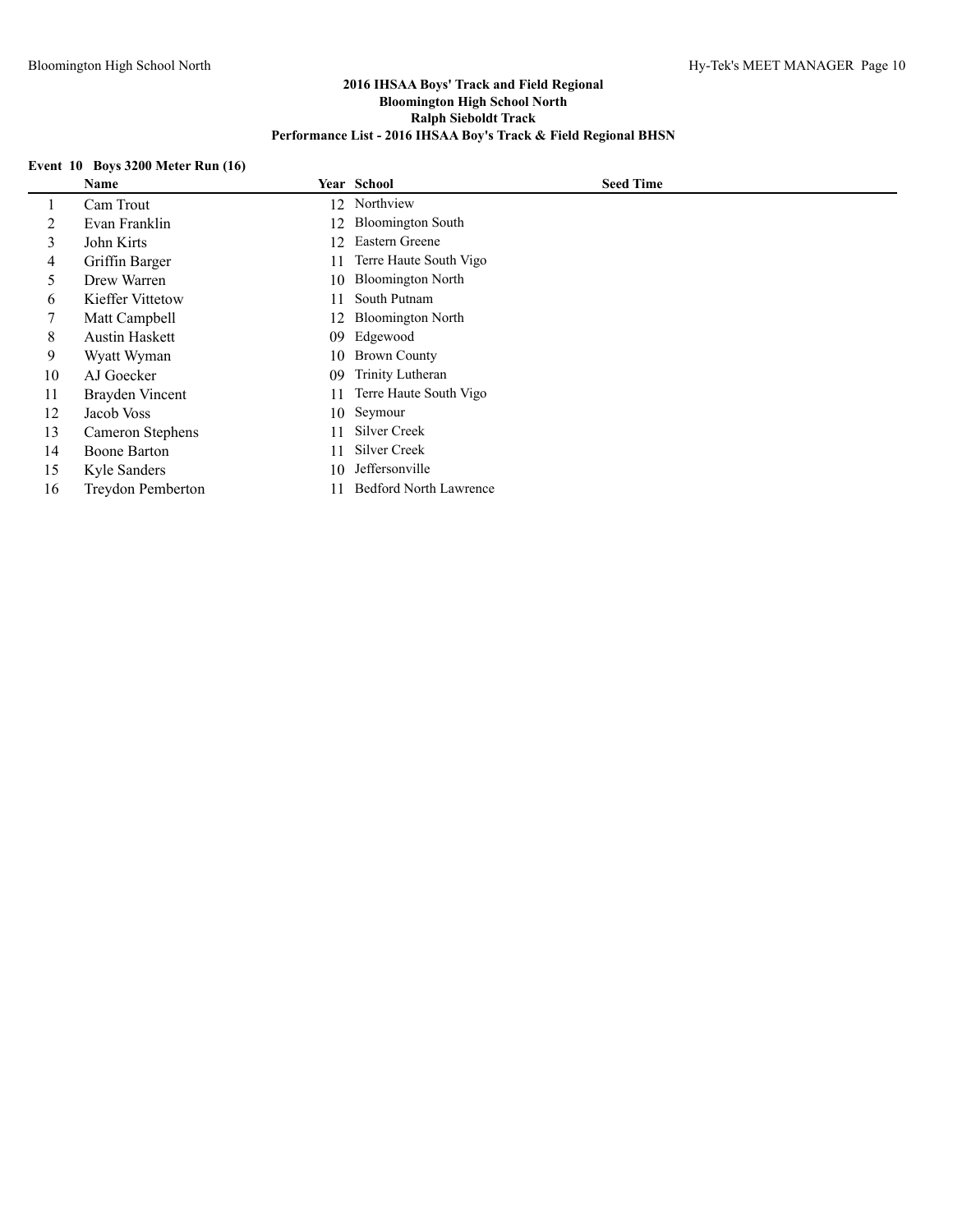# **Event 11 Boys 4x400 Meter Relay (16)**

|    | <b>Team</b>                                | Relay                                    |                                          | <b>Seed Time</b>                     |
|----|--------------------------------------------|------------------------------------------|------------------------------------------|--------------------------------------|
| 1  | <b>Bloomington North</b>                   |                                          |                                          |                                      |
|    | 1) Jacob Fowler 11                         | 2) Antonio Dallmann 10                   | 3) Isaac Bentz 12                        | 4) Bryce Frazier 12                  |
|    | 5) Edgar De Santiago 12                    | 6) Isaiah Farmer 12                      | 7) Zach Harrison 12                      | 8) Will Jones 11                     |
| 2  | <b>Bedford North Lawrence</b>              |                                          |                                          |                                      |
|    | 1) Garrett Flinn 12                        | 2) Alex Adams 12                         | 3) Isaac Kuehn 12                        | 4) Micah Wagner 11                   |
|    | 5) Nate Bartlett 10                        | 6) Braden Weilbaker 10                   |                                          |                                      |
| 3  | <b>Bloomington South</b>                   |                                          |                                          |                                      |
|    | 1) Chris Davis 12                          | 2) TaRell Perine 11                      | 3) Kobe Sterner 10                       | 4) Kaleb Buddee 11                   |
|    | 5) Alec Graham 11                          | 6) Sam Monson 11                         | 7) Colin Deckard 12                      | 8) JD Anderson 09                    |
| 4  | Terre Haute South Vigo                     |                                          |                                          |                                      |
|    | 1) Harold Chambers 12                      | 2) Thomas Haley 11                       | 3) Ryan Hannaford 11                     | 4) Carson Kline 10                   |
|    | 5) Dylan Price 11                          | 6) Alex Stadler 11                       |                                          |                                      |
| 5  | Mitchell                                   |                                          |                                          |                                      |
|    | 1) Trevor Marshek 12                       | 2) Brayden Davis 11                      | 3) Aidan Wheeler 12                      | 4) Austin Parkes 12                  |
|    | 5) James Courtright 12                     | 6) Matthew Jenkins 10                    |                                          |                                      |
| 6  | Sullivan                                   |                                          |                                          |                                      |
|    | 1) Dakota Caton 10                         | 2) Luke Spurlock 12                      | 3) Cody Walker 12                        | 4) Eric Tomey 11                     |
|    | 5) Daylan Curtis 09                        |                                          |                                          |                                      |
| 7  | Cloverdale                                 |                                          |                                          |                                      |
|    | 1) Tyler Kaeff 10                          | 2) Andrew Johnson 11                     | 3) Ryan Heavener 11                      | 4) Nick Blundell 12                  |
|    | 5) Dean Monnett 12                         | 6) Andrew Monnett 10                     |                                          |                                      |
| 8  | Seymour                                    |                                          |                                          |                                      |
|    | 1) Conner Lane 10<br>5) Austin Hatfield 12 | 2) Evens Cribs 11<br>6) Gavin Blanton 11 | 3) Luke Champ 09<br>7) Jackson Morris 11 | 4) Kem Forvil 12<br>8) Seth Ragon 11 |
| 9  |                                            |                                          |                                          |                                      |
|    | West Vigo<br>1) Andrew Beal 10             | 2) Hunter Bowden 12                      | 3) Jordan Favre 10                       | 4) Ethan Roach 10                    |
|    | 5) Jarrett Scott 10                        | 6) Briar Sollars 10                      | 7) David Voils 12                        | 8) Jacob Weir 12                     |
| 10 | Jennings County                            |                                          |                                          |                                      |
|    | 1) Konner Logan 12                         | 2) Adam Jackson 12                       | 3) Matt Cornett 12                       | 4) Isaiah Ertel 10                   |
|    | 5) Alex Hendrix 09                         | 6) Jonathan Kipper 09                    | 7) Benton Hamann 10                      | 8) Brooks Wathen 09                  |
| 11 | Jeffersonville                             |                                          |                                          |                                      |
|    | 1) Nicholas Smigel 11                      | 2) Nick Hammonds 10                      | 3) Arthur Waldrop 12                     | 4) Tyrone Henry 12                   |
|    | 5) Jacoby Haynes 10                        | 6) Noah Davis 09                         | 7) Isaiah Blanton 12                     | 8) Benjamin Walter 10                |
| 12 | <b>Silver Creek</b>                        |                                          |                                          |                                      |
|    | 1) Dalton Collins 12                       | 2) Jacob Graf 09                         | 3) Kevin Rodriguez 11                    | 4) Aaron Stewart 11                  |
|    | 5) Noah Jones 12                           | 6) Iseis Lukes 10                        | 7) Spencer Copas 11                      | 8) Mathew Bottorff 11                |
| 13 | <b>Brown County</b>                        |                                          |                                          |                                      |
|    | 1) Cole Chudy 12                           | 2) Jackson McPheeters 09                 | 3) Zion Bunge 12                         | 4) Austin Russell 12                 |
|    | 5) Collin Hoskins 12                       | 6) Noah Seidle 11                        | 7) Wyatt Wyman 10                        |                                      |
| 14 | Southwestern (Hanover)                     |                                          |                                          |                                      |
|    | 1) Camden Chatham 12                       | 2) Josiah Lawson 12                      | 3) Jake McGlasson 11                     | 4) Caleb Ream 09                     |
|    | 5) Christian Shelton 10                    | 6) Alex Webb 11                          | 7) Bradley Winston 09                    |                                      |
| 15 | Owen Valley                                |                                          |                                          |                                      |
|    | 1) Caleb Summerlot 12                      | 2) Daniel Burkett 10                     | 3) Austin Elliott 11                     | 4) Casey Hancock 11                  |
|    | 5) Chase LaCoursiere 10                    | 6) Ethan Wade 12                         | 7) Corbin Wrightsman 11                  |                                      |
| 16 | Northview                                  |                                          |                                          |                                      |
|    | 1) Keaton Butts 09                         | 2) Quinton Hayes 12                      | 3) Kody Smith 09                         | 4) Marcus Duregger 12                |
|    | 5) Jarett Combs 10                         | 6) Hunter Ragan 12                       | 7) Taelur Evans 10                       | 8) Cam Trout 12                      |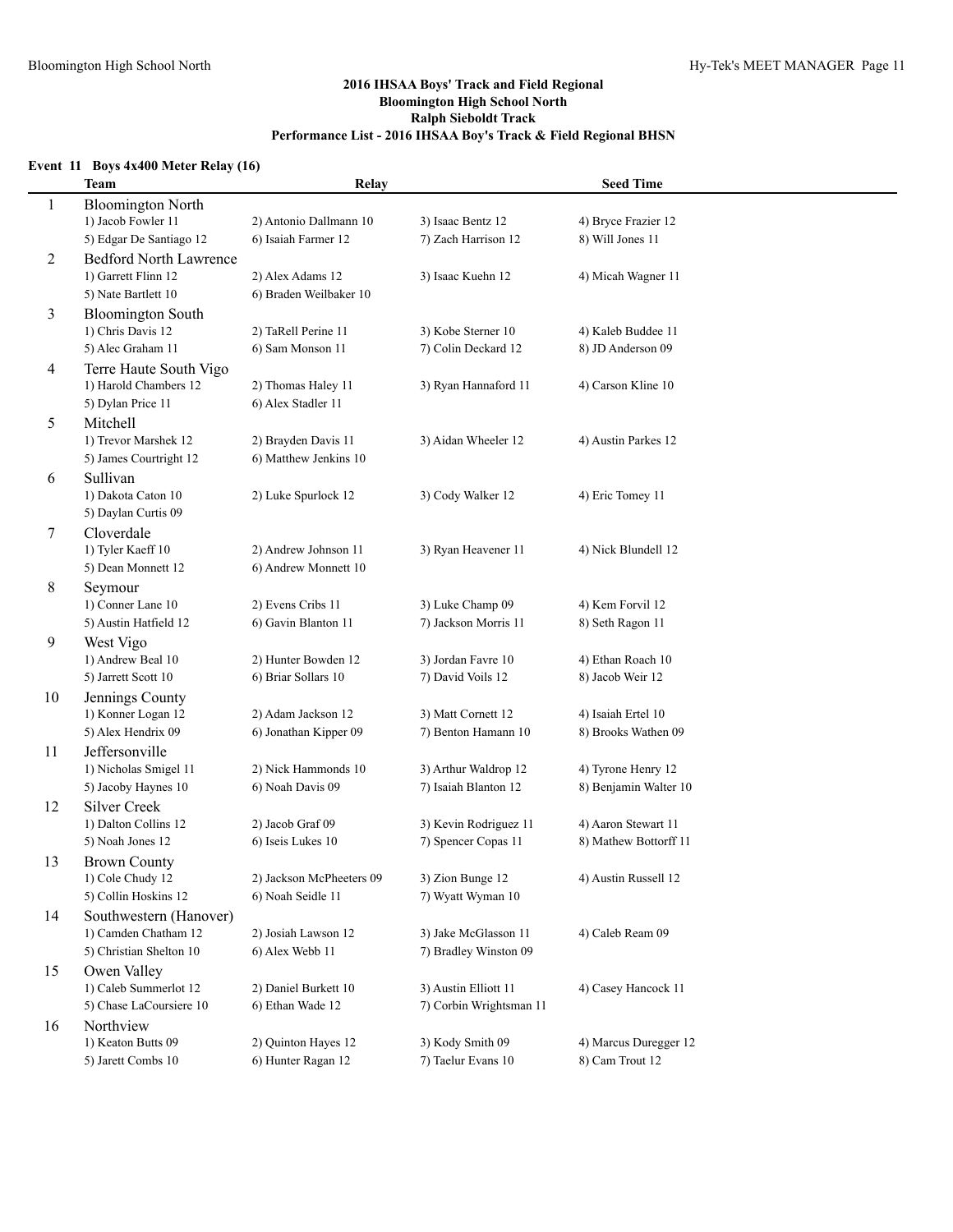# **Event 12 Boys Long Jump (16)**

|    | Name                |     | Year School                 | <b>Seed Mark</b> |
|----|---------------------|-----|-----------------------------|------------------|
| 1  | Gabe Stoll          | 11  | <b>Madison Consolidated</b> |                  |
| 2  | Levi Melchert       | 12. | North Central (Farmersburg) |                  |
| 3  | Adida Ikongshul     | 12. | Madison Consolidated        |                  |
| 4  | Devin Hughes        | 11  | Rock Creek Academy          |                  |
| 5  | Jaxton Smith        | 12  | Orleans                     |                  |
| 6  | Austin Hatfield     |     | 12 Seymour                  |                  |
|    | Wyatt Purkhiser     | 10  | <b>Springs Valley</b>       |                  |
| 8  | Sam Monson          | 11  | <b>Bloomington South</b>    |                  |
| 9  | Brendan Lawler      | 11  | Charlestown                 |                  |
| 10 | Garon Gadau         | 10  | <b>Springs Valley</b>       |                  |
| 11 | Max Leininger       | 10  | <b>Bloomington South</b>    |                  |
| 12 | Jacob Janek         |     | 12 Henryville               |                  |
| 13 | Ethan Linton        | 12  | Northview                   |                  |
| 14 | <b>Tyler Meurer</b> | 11  | Linton-Stockton             |                  |
| 15 | Kaisen Ames         | 11  | Paoli                       |                  |
| 16 | Evan Funkhouser     | 10  | Terre Haute North Vigo      |                  |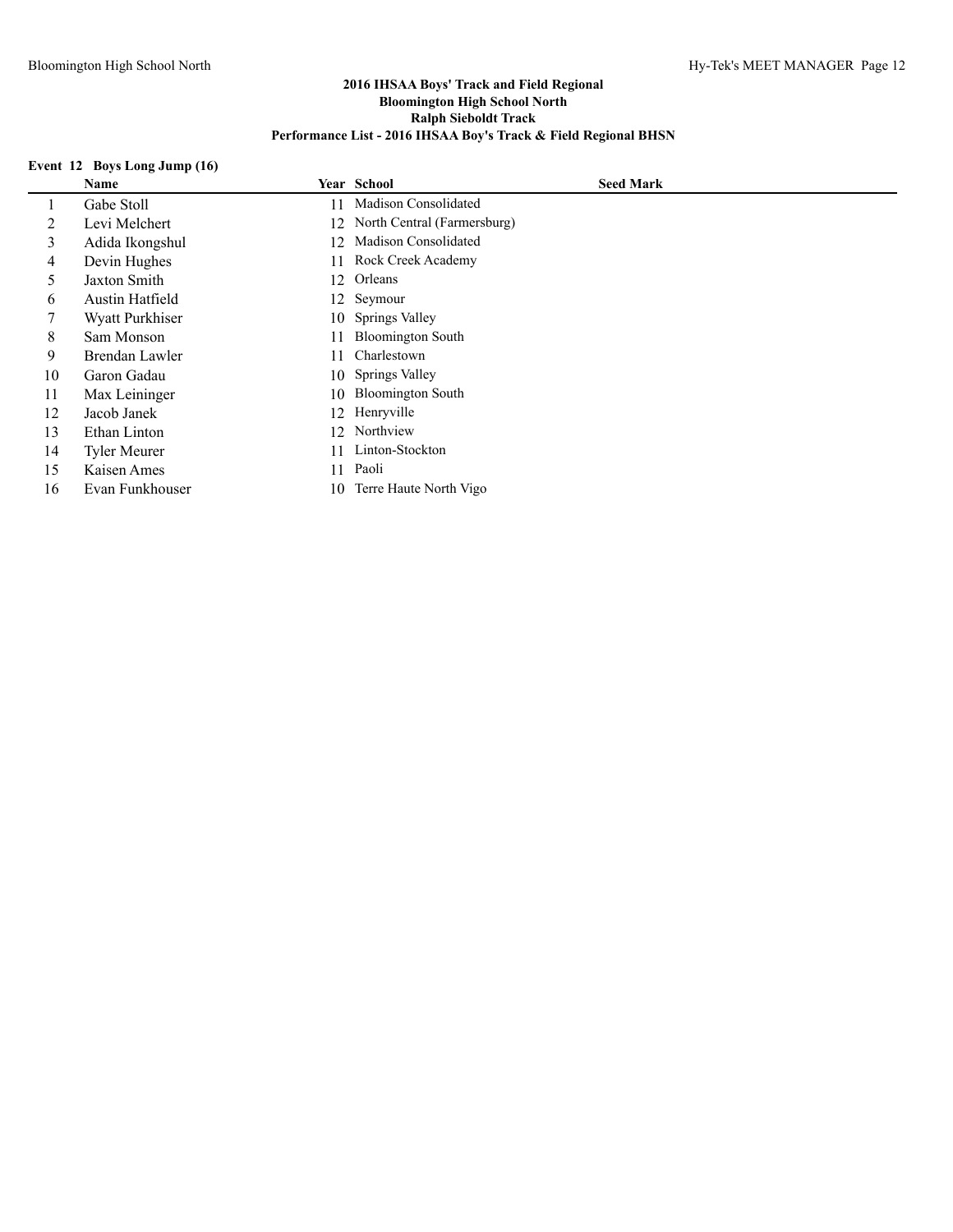# **Event 13 Boys High Jump (22)**

|    | Name                   |    | Year School                   | <b>Seed Mark</b> |
|----|------------------------|----|-------------------------------|------------------|
| 1  | Matthew Jenkins        | 10 | Mitchell                      |                  |
| 2  | Neal Greene            | 12 | North Central (Farmersburg)   |                  |
| 3  | Jt Matthews            | 11 | Greencastle                   |                  |
| 4  | <b>Jaxton Smith</b>    | 12 | Orleans                       |                  |
| 5  | Seth Ragon             | 11 | Seymour                       |                  |
| 6  | Adam Jackson           | 12 | Jennings County               |                  |
| 7  | Alex Brough            | 12 | Eastern Greene                |                  |
| 8  | <b>Tate Guerrettaz</b> | 12 | Martinsville                  |                  |
| 9  | Caleb Summerlot        | 12 | Owen Valley                   |                  |
| 10 | Hunter Ragan           | 12 | Northview                     |                  |
| 11 | Dustin Calhoun         | 11 | Scottsburg                    |                  |
| 12 | Sam Monson             | 11 | <b>Bloomington South</b>      |                  |
| 13 | Noah Bise              | 10 | Edgewood                      |                  |
| 14 | Mitchell Radcliff      | 10 | Paoli                         |                  |
| 15 | Lane Hawkins           | 09 | <b>Bedford North Lawrence</b> |                  |
| 16 | Jacoby Haynes          | 10 | Jeffersonville                |                  |
| 17 | Jordan Taylor          | 12 | Salem                         |                  |
| 18 | Christopher Jaeger     | 10 | Terre Haute South Vigo        |                  |
| 19 | Charlie Dieterlen      | 11 | Henryville                    |                  |
| 20 | Cameron West           | 11 | Shakamak                      |                  |
| 21 | Daniel Burkett         | 10 | Owen Valley                   |                  |
| 22 | Andrew Shaw            | 12 | Charlestown                   |                  |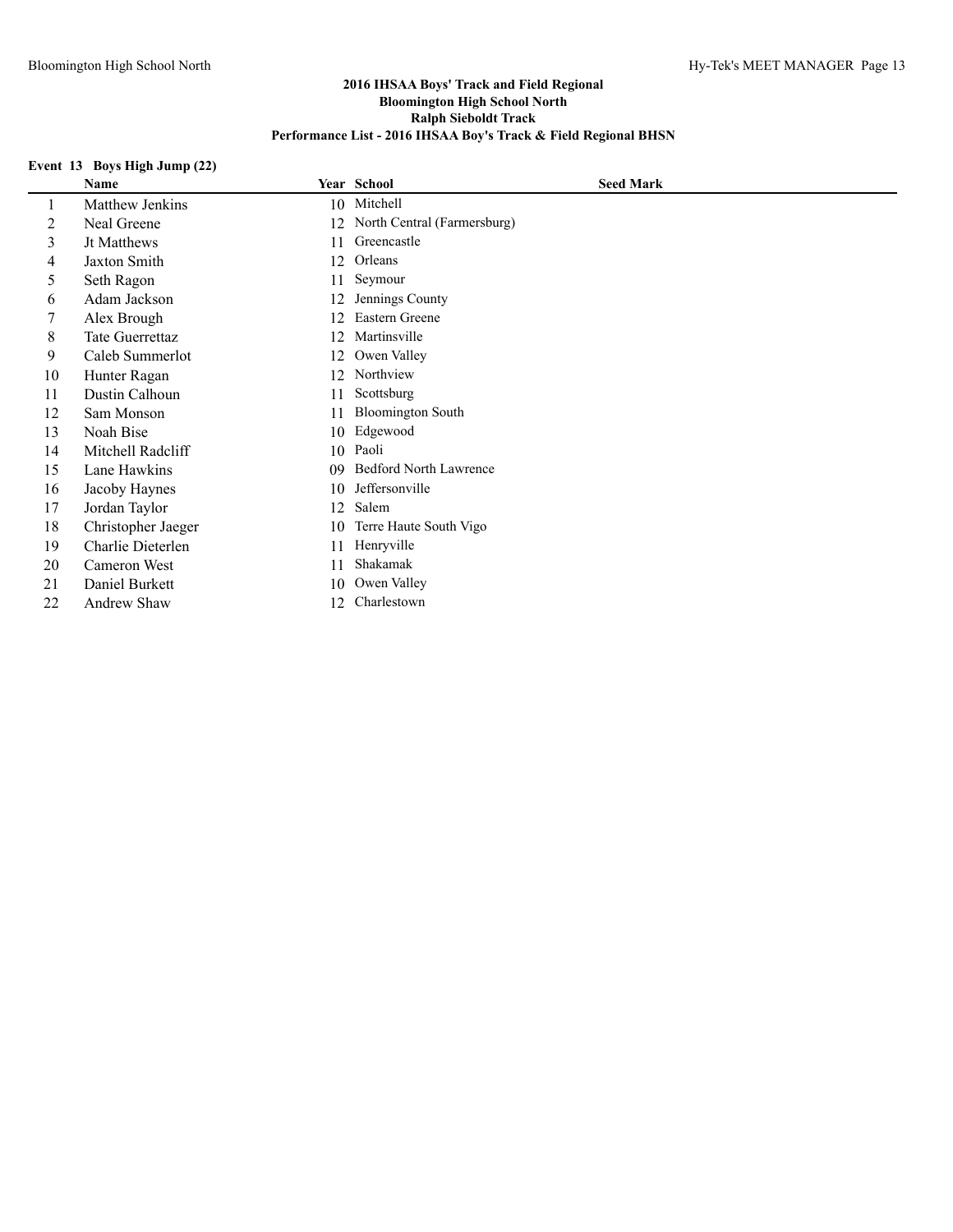# **Event 14 Boys Discus Throw (16)**

|    | Name             |    | Year School               | <b>Seed Mark</b> |
|----|------------------|----|---------------------------|------------------|
|    | Will Hopkins     | 12 | <b>Bloomington South</b>  |                  |
| 2  | Joseph Barnes    | 11 | <b>Brownstown Central</b> |                  |
| 3  | Logan Calvin     | 11 | <b>Bloomington North</b>  |                  |
| 4  | Jonathan Dodrill | 10 | <b>Bloomington South</b>  |                  |
| 5  | Donald Mader     |    | 10 Owen Valley            |                  |
| 6  | Logan Crouch     | 11 | Silver Creek              |                  |
| 7  | Gaven Hill       | 12 | Eastern Greene            |                  |
| 8  | Kaleb Brewer     | 12 | <b>Bloomington North</b>  |                  |
| 9  | Nathan Norris    | 12 | Madison Consolidated      |                  |
| 10 | Caleb Wade       | 12 | Owen Valley               |                  |
| 11 | Stephen Beaver   | 11 | Silver Creek              |                  |
| 12 | Angelo Cooper    | 10 | Terre Haute North Vigo    |                  |
| 13 | Drew Smith       | 11 | South Vermillion          |                  |
| 14 | Joe Masters      | 12 | South Putnam              |                  |
| 15 | Jacob Bates      | 11 | Springs Valley            |                  |
| 16 | Nick Richert     | 11 | Seymour                   |                  |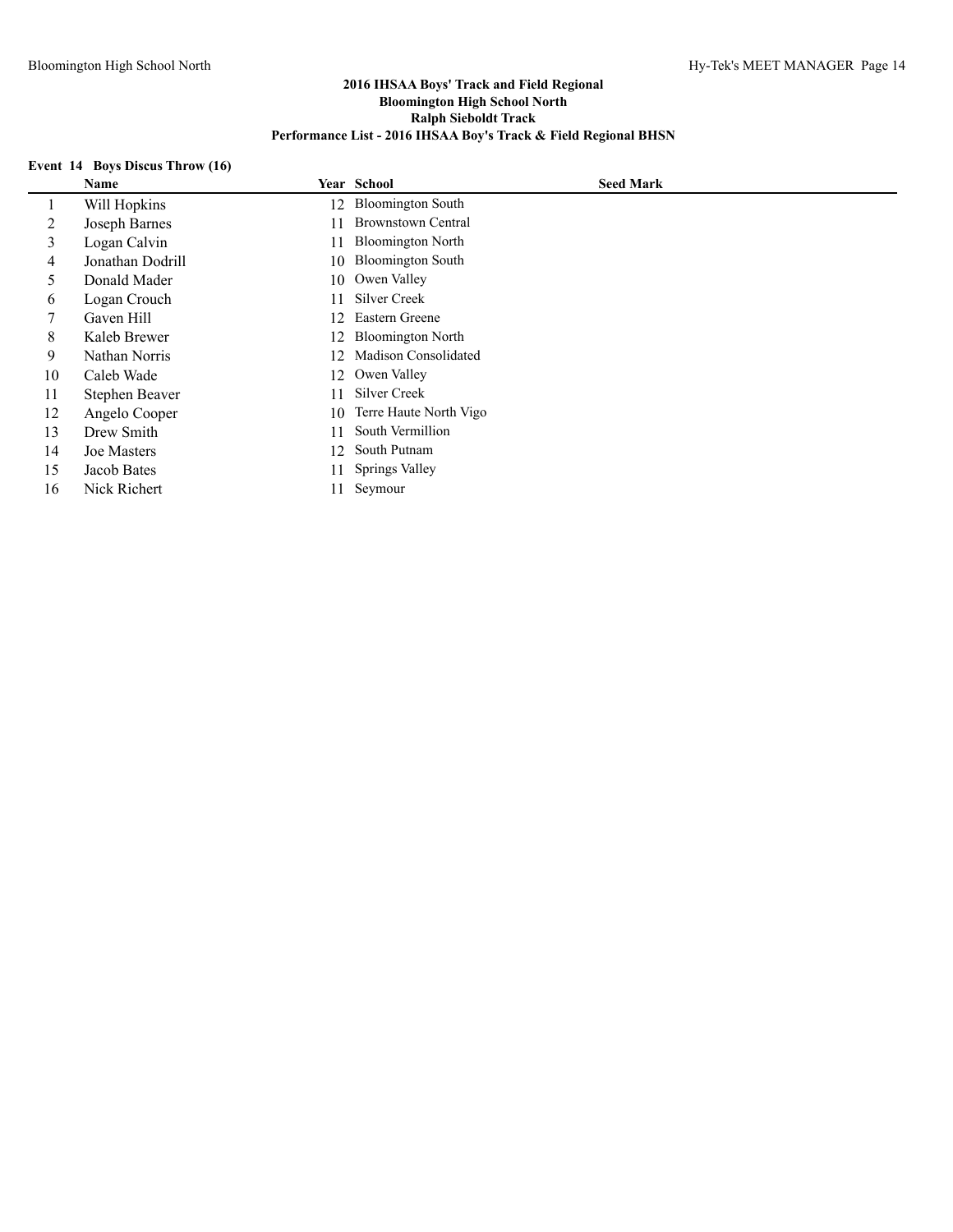# **Event 15 Boys Shot Put (16)**

|    | Name                  |    | <b>Year School</b>        | <b>Seed Mark</b> |
|----|-----------------------|----|---------------------------|------------------|
|    | Logan Calvin          | 11 | <b>Bloomington North</b>  |                  |
| 2  | Will Hopkins          | 12 | <b>Bloomington South</b>  |                  |
| 3  | Kaleb Brewer          | 12 | <b>Bloomington North</b>  |                  |
| 4  | Christopher Hettinger | 12 | Terre Haute North Vigo    |                  |
| 5  | Gaven Hill            | 12 | Eastern Greene            |                  |
| 6  | Joseph Barnes         | 11 | <b>Brownstown Central</b> |                  |
|    | Drake Worrell         |    | 12 Terre Haute South Vigo |                  |
| 8  | Dayna Overton         | 11 | Jeffersonville            |                  |
| 9  | <b>Brandon Peck</b>   | 11 | Terre Haute South Vigo    |                  |
| 10 | Luke Finchum          | 11 | Charlestown               |                  |
| 11 | Evan Funkhouser       | 10 | Terre Haute North Vigo    |                  |
| 12 | Clay Wilkerson        | 12 | <b>Brownstown Central</b> |                  |
| 13 | Joe Masters           | 12 | South Putnam              |                  |
| 14 | Stephen Beaver        | 11 | Silver Creek              |                  |
| 15 | Brayden Patton        | 12 | Edgewood                  |                  |
| 16 | Jacob Bates           | 11 | <b>Springs Valley</b>     |                  |